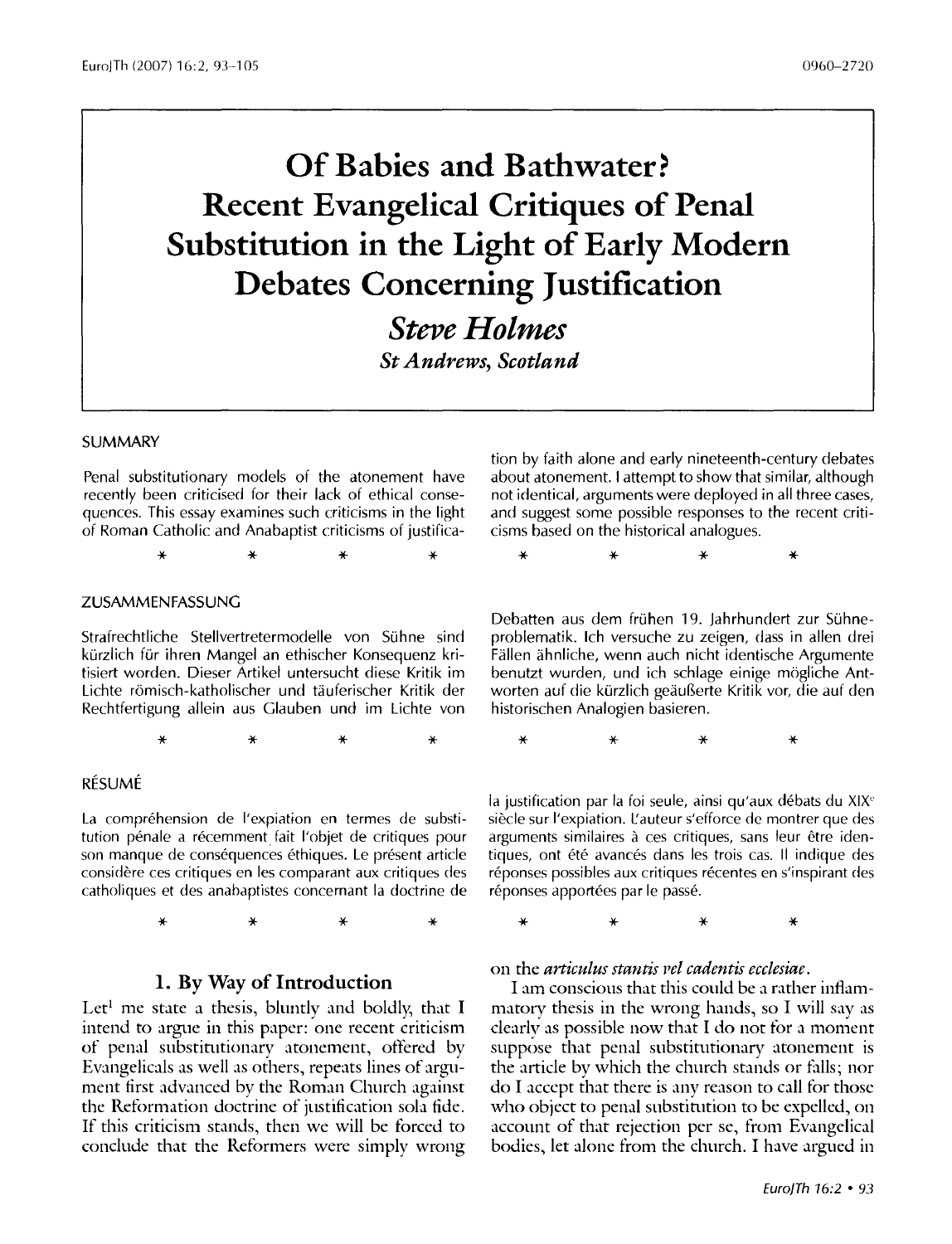public against such an idea before, and I re-affirm that position now. It seems to me that most criticisms of penal substimtion are misguided in several ways, central among them the fact that the criticisms are aimed at a caricature, rather than a clear statement, of the doctrine. As such, I generally find myself able to agree entirely with the criticism (and hence regarding well-meaning defenders of an indefensible caricature as misguided). Further, there are valid concerns even with a well-formed statement of penal substitution, and this is not a doctrine so clearly advanced in Scripnire (even in Is. 53) that rejection of it must entail expulsion by Bible-believing Christians. All that said, it seems to me that one common line of criticism, perhaps the most theologically serious, can be related to Reformation debates in interesting and worthwhile ways. Hence this paper.

# **2. Reformation and Early Modern Accounts of Reconciliation**

The story of the Reformation beginning with Martin Luther's transformative discoverv that the iustitia Dei is gift not demand is familiar enough. No doubt it needs all sorts of qualifications, but for Luther at least, the free and incomprehensible gift of justification given by God through Christ, and known only in the cross, is absolutely the heart of the doctrine of reconciliation, and of all Christian teaching and piety. Indeed, at one point, and with characteristic boldness, Luther announced that he would concede the Pope his claim to authority, if only the Pope would confess the free justifica tion of sinners in Christ.<sup>2</sup> The slogan that sums up such a concern for this particular belief about reconciliation is the insistence that justification is the *articulus stantis Pel cadentis ecclesiae.* This phrase is not used by Luther, although similar phrases are;<sup>3</sup> McGrath suggests its first employment is by Alsted in 1618, and that the belief expressed by the phrase was by then general.<sup>4</sup>

I have neither space nor knowledge to trace the lines of development or dispute between different Reformers. Clearly, at times what is at stake is definitions. (So, when McGrath argues that Luther stands 'closer to the position of the Council of Trent than is generally realized,'5 it is in connection with Luther's claim that *justificare* will in different ways describe the beginning, the continuation, and the consummation of the life of the saints; I suspect that Luther's avoidance of the language of sanctification has more to do with his constmction here than any particular closeness to the doctrines developed at Trent, which on this point were developed explicitly to deny the freeness of God's justifying grace.) To trace the lines of controversy, I will turn to the relatively settled thought of the confessions, with only occasional references back into history.

God freely justifies the sinner, and so the sinner is reconciled with God. This mav not be the most basic claim of the Reformers (it is consequent on the claims *solus Christus* and *sola gratia),* or even perhaps the most important (surely *soli Deo gloria* ! ) , but it became the signature claim. In the Lutheran symbols, this point is promoted as high as article IV of the Augsburg Confession, with free justification and imputed righteousness being stressed.<sup>6</sup> Indeed, Melancthon's Apology for the confession7 describes the free gift of justification as 'the chief topic of Christian doctrine'. The 'Smalcald Articles,' written by Luther, and also a part of the *Book of Concord,* alike insist on the centrality of this doctrine: 'Of this article nothing can be yielded or surrendered [nor can anything be granted or permitted contrary to the same], even though heaven and earth, and whatever will not abide, should sink to min ... And upon this article all things depend which we teach and practice in opposition to the Pope, the devil, and the [whole] world.'<sup>8</sup> Unsurprisingly, then, the *Fonnula of Concord* denounces any who believe

'[t]hat in the prophetic and apostolic declarations, which treat of the righteousness of faith, the words *justifY* and to be *justified* are not the same as to absolve and be absolved from sins, and to obtain remission of sins, but that we, through love infused by the Holy Ghost, through the virtues and through the works which flow forth from charity, become in very deed righteous before God."

For the Lutheran symbols, reconciliation between human beings and God is the central matter of Christianity, and so necessarily the central topic of Christian doctrine, and at the heart of the locus is the confession of free justification, given graciously by God in Christ, apprehended by faith, and comprising both passive and active righteousness.

On the Reformed side, virtually identical positions can be found. The Second Helvetic Confession makes the point at length in eh. XV, which begins with a *summary,]ustificare significatApostolo in disputatione de justificatione, peccata remittere, a*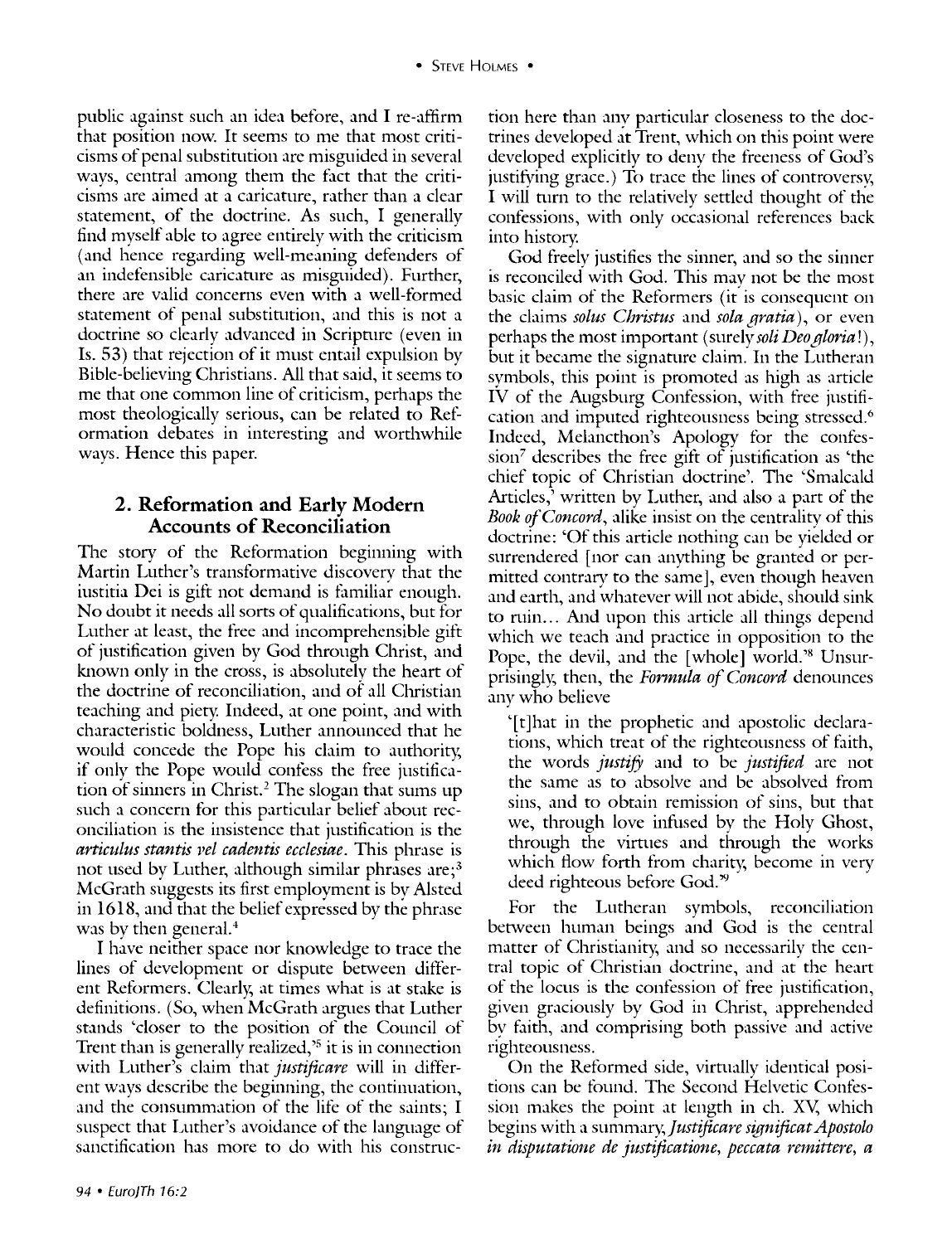*culpa et prena absoh>ere, in gratiam recipere, et justum pronunciare* (sec. 1), and then expands the point at length in §§4-5. The Heidelberg Catechism is briefer, but similarly clear: 'Our Lord *Jesus Christ ...*  is freely given unto us for complete redemption and righteousness<sup>10</sup> I have no wish to labour the point, which should already be clear enough: as Lutheran and Reformed faith was codified in the sixteenth century, the centrality and truth of the free gift of justification in Christ as the heart of reconciliation was uniformly insisted upon.

The careful statements of the 'Decree on Justification' of the Council of Trent were devised to exclude this claim; particularly Canons IX and  $XI<sup>11</sup>$ These are built upon the positive teaching of the earlier sections concerning the doctrine of reconciliation, notably eh. VII, which serves as something of a summary of the whole decree: '[j]ustification itself, which is not remission of sins merely, but also the sanctification and renewal of the inward man, through the voluntary reception of the grace, and of the gifts, whereby man of unjust becomes just, and of an enemy a friend, that so he may be an heir according to hope of life everlasting.'12 There is, here, a three-fold division in the nature of justification: the remission of sins and sanctification; continual renewal; and glorification - which division can be traced through the Decree.<sup>13</sup> There are, to be sure, other polemical points about the doctrine of reconciliation being made in this Decree (notably: the continuation of free will after the fall; the possibility of falling away from grace; and the impropriety of seeking assurance of salvation), but this single point, the question of whether justification is an external declaration or an internal change, and so the question of whether there is any human involvement in being reconciled, are clearly at the heart of the issue. Reformation debates over justification essentially turn on this question: for the Lutherans and Reformed, God reconciles us sovereignly and freely, of his grace, in Christ, through faith, for His glory; for Roman Catholics God graciously and sovereignly provides the possibility of reconciliation, certainly, but the accomplishment of reconciliation requires our action and cooperation with God's grace. $<sup>14</sup>$ </sup>

One of the arguments offered at Trent will become important in a moment in this paper, so let me highlight it. The Council suggested in various ways that one of its core concerns about the 'new' Reformation doctrines of grace was their failure to give any motive to ethical living. Concerning the use of acts of penance, for example, the Council insists: 'these satisfactory punishments greatly recall from, and check as it were with a bridle, and make penitents more cautious and watchful for the future; they are also remedies for the remains of sin, and, by acts of the opposite virtues, they remove the habits acquired by evil living.<sup>215</sup>

I do not suppose that any of this is news to any reader of this journal, but bear with me a little, and I hope its importance will become clear. Let me first, however, turn to the parallel disputes between the Reformed and Lutheran, on the one hand, and the Anabaptists on the other.

A concern for visible holiness as necessarv to reconciliation between humanity and God is one of the (few) constant marks of the various groups who made up sixteenth-century Anabaptism. Michael Sattler's basic claim in the preface to the *Schleitheim Articles* is that 'we have agreed that we will abide in the Lord as obedient children of God,' and this demand that reconciliation implies visible obedience rnns through the articles as a constant axiom which drives each argument. Baptism is to be given to those 'who have learned repentance, amendment of life, and faith through the trnth that their sin has been removed by Christ'; the ban is to be 'used against all who have given themselves to the Lord and agreed to follow his commandments ... and who nevertheless sometimes slip and fall into error and sin'; the article on the breaking of bread stresses repeatedly that the Lord's table is for the community that has been 'called out of the world to God'; separation is to be made from 'all who have not submitted themselves to the obedience of faith'; and so on.<sup>16</sup>

Of course, a demand for visible holiness is not yet a denial of the freeness of justification in Christ. Reconciliation can imply obedience and amendment of life in two senses. It might be that reconciliation, itself achieved through the freeness of God's grace, still necessarily leads to holiness and obedience, and so the absence of holiness is adequate evidence that reconciliation has not, in fact, taken place. On the other hand, it might be that obedience and so visible holiness is a part of reconciliation, not just a consequence of it, and so reconciliation can no longer be understood as the free gift of God in Christ through faith. The Schleitheim articles do not notice this distinction, and so do not ask the question; other sixteenthcentury Anabaptist writings do pose the question, and many, at least, do indeed deny the freeness of justification. Conrad Grebel, writing to Müntzer, wastes few words in condemning Luther: 'You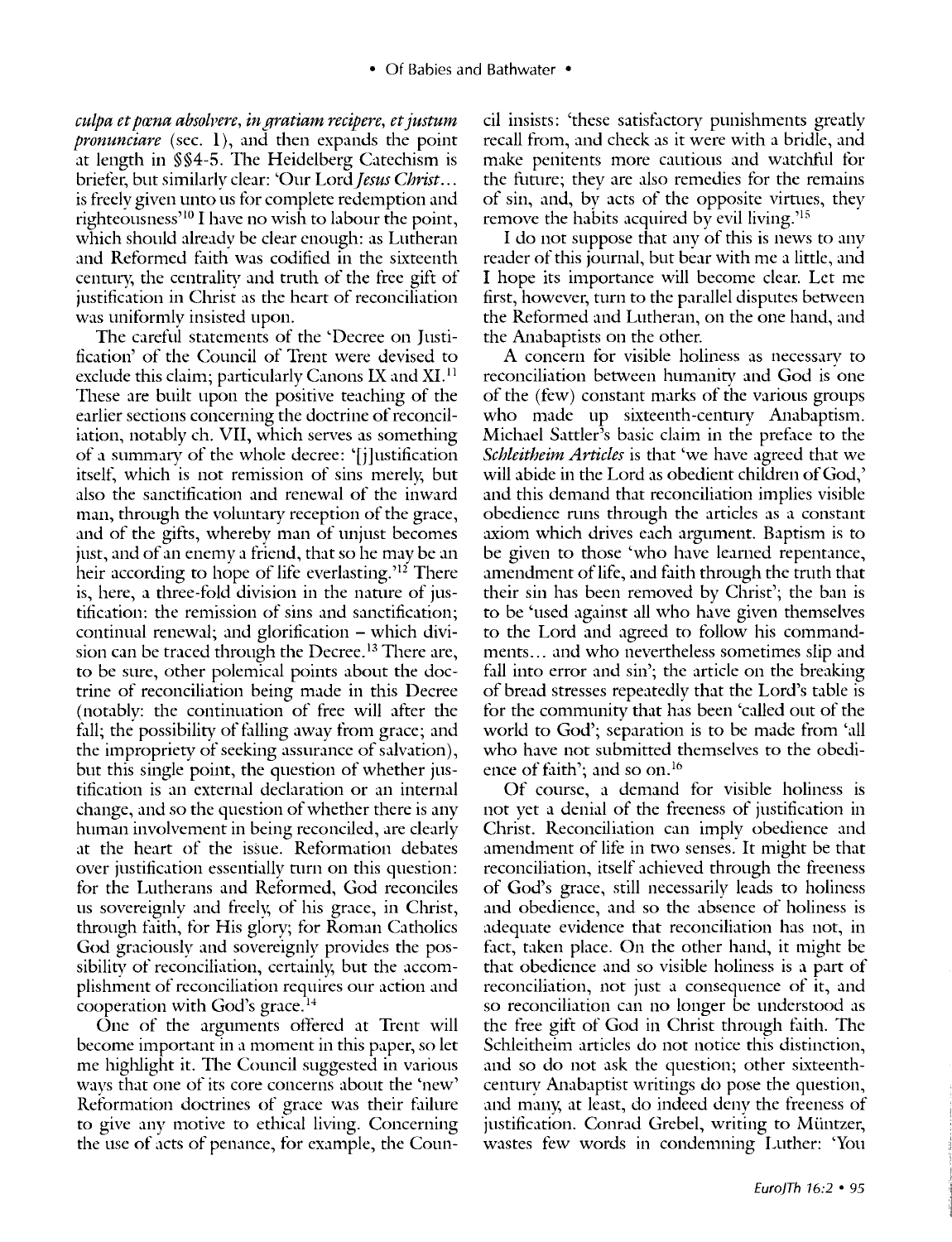have the Bible (of which Luther had made bubel and Babel) for your defense against the idolatrous sparing of Luther ... against the deceitful, negligent faith, against their preaching in which they do not teach Christ as they should.'17 Hans Denck's On *the Law of God* is (after a brief consideration of the meaning of defeat in the Peasant's War) almost entirely a discussion on this very point, pressing the doctrine of reconciliation with the question of whether justification is free or depends on human obedience and holiness, with Denck repeatedly attacking standard points of Lutheran teaching.<sup>18</sup> Again, Denck in his 'Recantation' teaches 'Faith is to obey God and trnst in his promise through Jesus Christ. Where there is no such obedience the trnst is false and deceptive.'19

Balthasar Hubmaier, probably the most able theologian amongst the early Anabaptists, seems to develop through his life on this point. Unsurprisingly, in his first published work, the 'Achtzehn Schlussreden', he adopted a basically Zwinglian position on justification, asserting straightforwardly that '[f]aith alone makes us righteous before God. ' 20 In later works this position is no longer central, with a classically Anabaptist mix of faith, repentance, baptism and good works being necessary to reconciliation, although there is sometimes still a sense that faith alone justifies, along with a strong emphasis that real faith produces good works. 21 By the time he writes the two tracts of free will, the place of works is even more central: these essentially advance a theology of reconciliation that claims that Christ's death has sufficiently healed our human nature that it is our choice whether to repent, believe the gospel, and follow the law or not. 22 The only straightforward assertion that justification is not free I can find, however, is in Hubmaier's *Apologia,23* where he begins his first article with the claim '[m]ere faith alone is not sufficient for salvation,'24 and the second with the assertion '[ s ]ince mere faith is not sufficient for salvation, good deeds must tmly be added to the faith.'25 The Apologia, written in prison, tends to stress Hubmaier's points of agreement with Roman Catholic doctrine, as for instance on the perpetual virginity of Marv, and her status as 'mother of God',26 but never to the point of misrepresenting his views, so he denies the existence of purgatory (article XIII) and the possibility of seeking the intercession of the Saints (article XXIV).

Melchior Hoffman is perhaps on the edge of the Anabaptist movement (like Denck), but develops a similar theology in a much more complete way. For

Hoffman, there are two justifications. The first is by faith alone and grace alone, and gives a 'foretaste of the Kingdom of God'. The second justification comes about through our own efforts, and leads to true reconciliation.<sup>27</sup> In his attempt to synthesize sixteenth-century Anabaptist doctrine, Friedmann claims that the distinctive Anabaptist idea of salvation is not justification, the forensic declaration of the sinner as righteous, but an actual change of status and relationship which he characterizes with the word 'Fromm-Machung', a word first used by Hubmaier.<sup>28</sup> As witnesses to this position he cites Hans Hut, Peter Riedemann and Leupold Scharnschlager. It seems to me that Friedmann falls a little into the trap of over-synthesizing, and viewing the Anabaptists (and indeed the Lutherans) more as a distinct and coherent group than they in fact were, but the perspective is helpful.

The same point is made by later confessions in a similar tradition. Take, for instance, the fifteen theological propositions which make up the Apology of Robert Barclay, widely considered to be the most authoritative statement of the teachings of the Society of Friends in the seventeenth century. In proposition seven, 'Concerning Justification', Barclay writes:

As many as resist not this light, but receive the same, in them is produced an holy, pure, and spiritual birth, bringing forth holiness, righteousness, purity, and all those other blessed fmits which are acceptable to God; by which holy birth, to wit, Jesus Christ formed within us, and working his works in us, as we are sanctified, so we are justified in the sight of God, according to the apostle's words, 'But ye are washed, but ye are sanctified, but ye are justified, in the name of the Lord Jesus, and by the Spirit of our God.'<sup>29</sup>

In classical scholastic language, Barclay makes justification consequent on sanctification. Forgiveness follows holiness; reconciliation is dependent upon obedience. This is blunter and less nuanced than the earlier Anabaptist writers, but recognizablv in the same tradition.

We do not need to read very far in Lutheran and Reformed writings to find condemnations of this move. The *Fonnula of Concord* offers specific condemnation of seventeen Anabaptist teachings (nine doctrinal, five political and three moral). The articles arc hardly fair to the varietv, or even the centre of gravity, of Anabaptist teaching, despite the rather grndging acknowledgement of the preamble that there are 'many sects', who maintain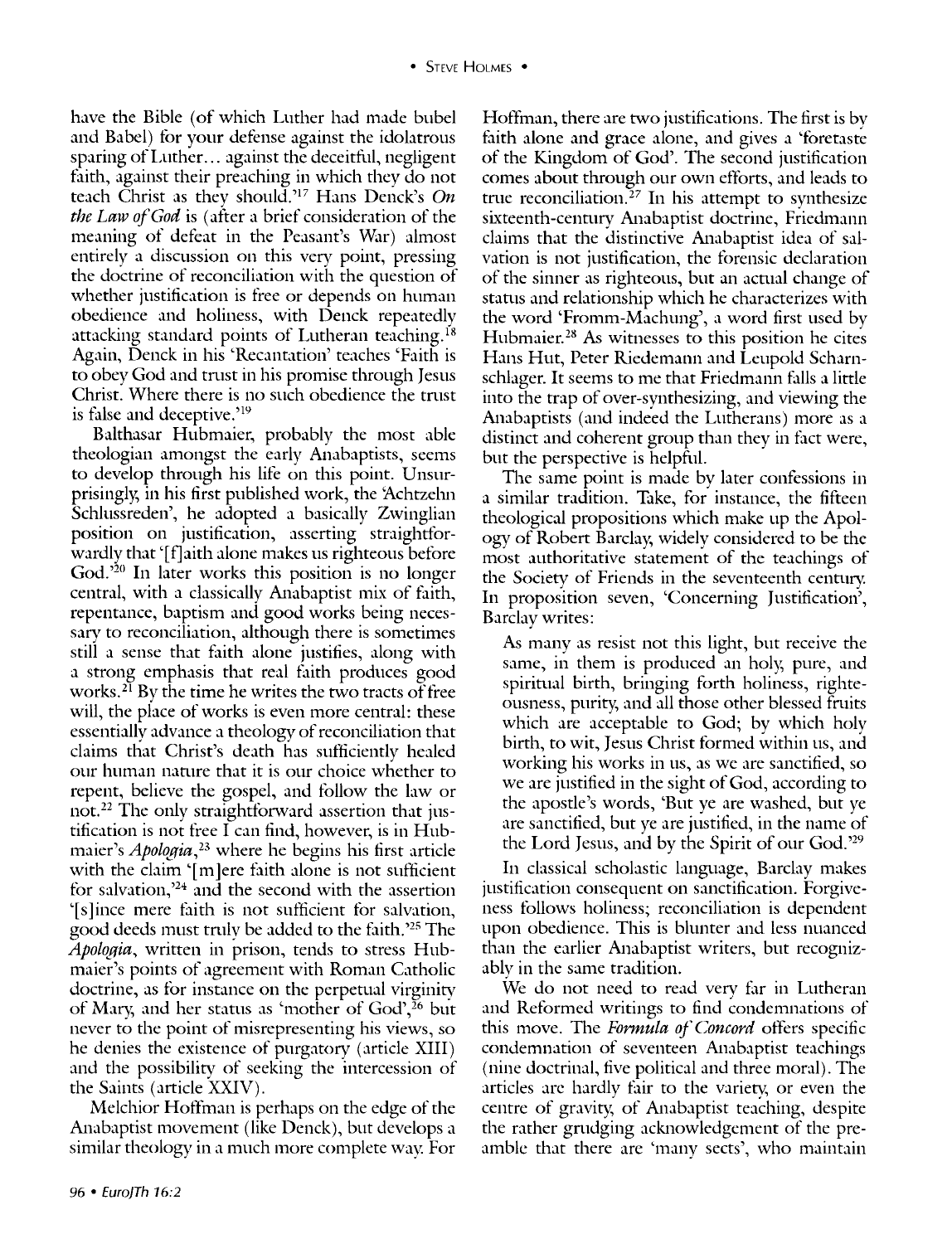more or fewer errors. The first article criticizes the distinctive Christology of Melchior Hoffman and Menno Simons,<sup>30</sup> which was hardly universal amongst the Anabaptists; and the second, remarkably, cooly suggests that Anabaptists did not believe in the trne deity of Christ. The third, on justification, seems more general in application, at least in its first sentence: '[t]hat our righteousness before God does not consist in the merit of Christ alone, but in our renewal, and thus in our own uprightness in which we walk'; when it goes on to insist that 'this righteousness of the Anabaptists consists in great part in a certain arbitrary and humanly devised sanctimony, and in truth is nothing else than some new sort of monkerv' we must, I think, discount the comment almost entirely. $31$ 

On the Reformed side, whilst Anabaptist beliefs concerning baptism and the magistracy are repeatedly condemned, I can find no symbol that rejects their beliefs about justification by name. The matter of the teaching is repeatedly condemned, however. Consider, for example, the bold claim of the Second Helvetic Confession: 'we must first be just before we can love or do any just works. ' 32 The point is also common enough in Reformed polemical literature. For Calvin, I need to no more than refer to Willem Balke's treatment of the issues.<sup>33</sup> For a later controversialist, consider Turretin's long and careful controversial topic on justification. 34

Before I move on, please notice a particular feature of the debate. In measured or immoderate tones, whether from Roman prelates or Anabaptist radicals, the complaint against the Lutheran and Reformed doctrine of free justification was always the same: it led to carnal Christianity, or cheap grace, or belief without practice. That is, the doctrine of free justification was inadequate because it was ethically inadequate. An account of reconciliation that does not, somehow, promote and demand holiness of life amongst the reconciled is assumed for that verv reason to be deficient. Now, of course the Reformed and Lutherans had answers to this charge, albeit different ones. Lutheran teaching insists that faith should bring forth good works,<sup>35</sup> and that the gift of 'renovation' given by the Spirit to all the justified should lead to daily growth in holiness; 36 the Reformed rather more that gradual sanctification and instant justification both flowed from the same source, the union of the believer with Christ.<sup>37</sup> They were alike strident in their opposition to antinomianism, to any suggestion that free justification removed ethical responsibility from women and men. But to their detractors, that

appeared the logical conclusion of their doctrine, and so that was the charge they had to face. I have pressed this, I acknowledge fairly obvious, point, at such length because it is basic to the argument of this paper. Let me now move a little forward in time, however, and discuss what has been the primary Evangelical account of how men and women are reconciled to God, the doctrine of penal substitutionary atonement.

## **3. Evangelical Debates about Penal Substitution in Context**

Penal doctrines of the atonement are, of course, common in the Reformation symbols. The Heidelberg Catechism follows Calvin's lead in reading the trial of Christ before Pilate as an image or type of Christ's suffering the punishment that our guilt deserved; the Belgic Confession reads the atonement in straightforwardly penal terms;<sup>38</sup> as does the Scotch Confession:

It behooved farther the Messias and Redemer to be very God and very man, because he was to underlie the punischment due for our transgressiouns, and to present himselfe in the presence of his Fathers Judgment, as in our persone, to suffer for our transgression and inobedience... (Art. VIII)

It seems to me that this adoption of penal theories of the atonement, whilst not required by a belief in free justification (the Lutheran symbols tend to retain the language of sacrifice or satisfaction, rather than penal imagery), is consonant with it. A penal account of the atonement stresses the completeness and finality of Christ's work: he has done all that is to be done; there is nothing left. We are reconciled because of what Christ has done, not because of what we do. This doctrine thus coheres well with a stress on the freeness of God's gift of justification in Christ.

This acceptance of penal substitution amongst mainline protestants largely continues into the early eighteenth century, when the Evangelical movement began. It is there in Quenstedt's *Theologia Didacto-polemica* ( 1685) as clearly as in Turretin's *Jnsitutio Theologiae Elencticae* (1682); 39 in English-speaking theology it is assumed by the great Bishop Butler to be normal and natural, corresponding to the observable ways of the world.<sup>40</sup> I have argued elsewhere<sup>41</sup> that penal accounts of atonement were more often assumed than argued for by Evangelicals through the eighteenth century,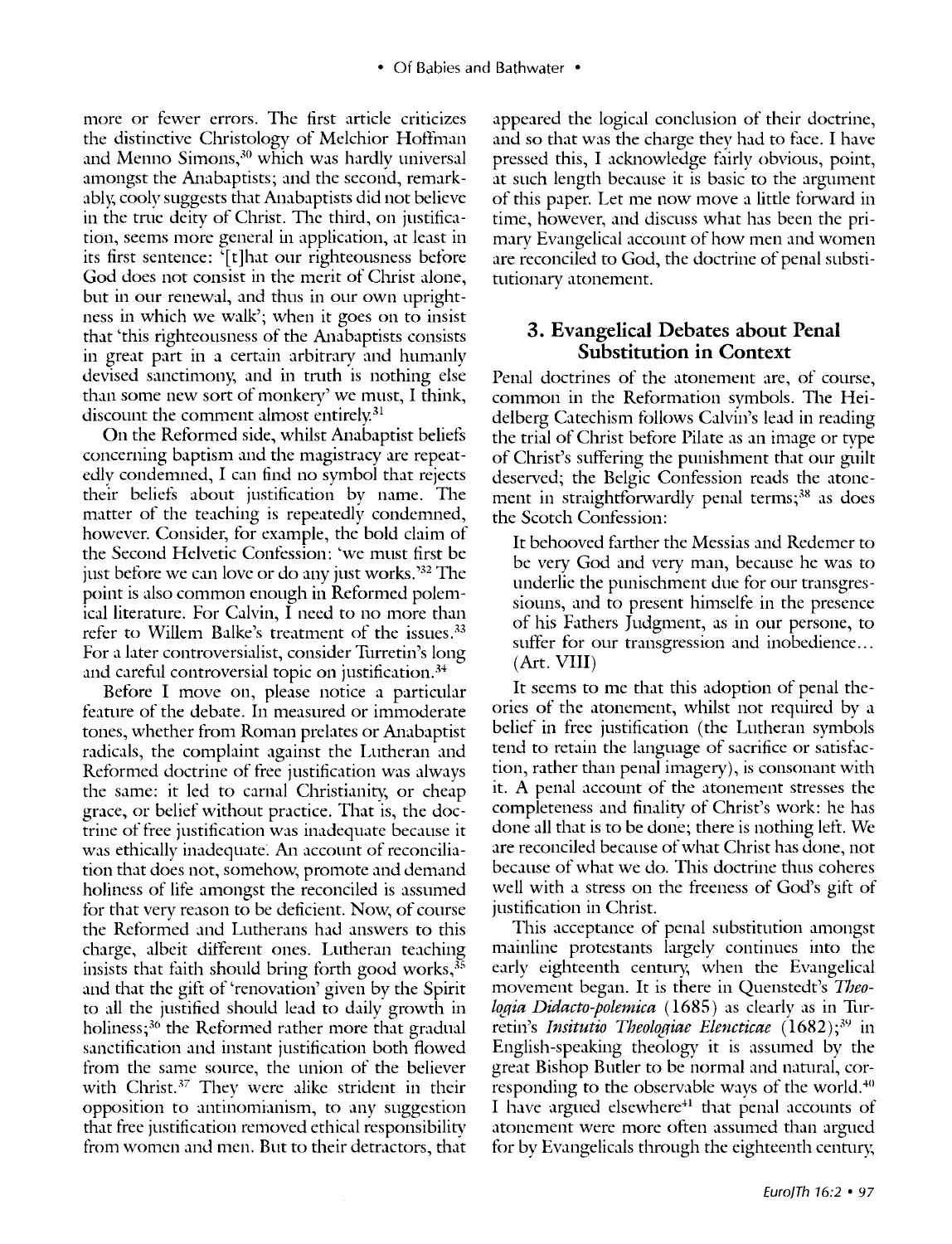and that serious criticism of the idea begins in the nineteenth century, amongst both Evangelicals (Edward Irving; Thomas Erskine of Linlathlen; and of course John McLeod Campbell) and non-Evangelicals (rather too numerous to mention...). It is perhaps useful to examine some of these criticisms in a little more detail.

McLeod Campbell offers a discussion of John Owen, Jonathan Edwards and Thomas Chalmers as exponents of traditional Calvinism, largely focussing on the relationship between their accounts of atonement and the doctrine of limited election. When he turns to 'Calvinism, as Recently Modified', $+2$  however, he is more expansive about his critiques of penal conceptions of the atonement. It seems he felt able to dismiss the earlier writers with the claim *'[t]hat cannot be a true conception of the nature of the atonement which implies that Christ died only for an election from among men'. <sup>43</sup>*However, he believes more recent Calvinism to hold that the atonement was indeed for all, $44$  and so other arguments are needed. He sees several other changes also: a shift from forensic justice being a perfection of the divine nature to it being seen as required by God's moral governance; a shift from seeing Christ as suffering the exact penalty merited by the sins of the saved, to seeing him as undergoing sufferings which were acceptable to God's moral government as a substitute for that punishment; and a shift from definite atonement and election to the atonement as merely providing the possibility of salvation to all.<sup>45</sup>

If this is indeed what was being taught as Calvinism in the Kirk in the middle of the nineteenth century, then it is surprising: right or wrong, the vision of reconciliation Campbell describes is Grotian and Arminian, not Calvinistic.<sup>46</sup> However, it is Campbell's reasons for preferring the new system that are relevant to my argument. On the first, '[a] necessity for an atonement arising out of rectoral or public justice, *is felt less repulsive* than one that implies a demand in the divine nature for a certain amount of suffering as the punishment for a certain amount of sin.'47 As to the second, *'[a]ll the men have revolted from* in the idea of the Son of God being actually in His Father's eyes as a criminal through the imputation of man's sin...<sup>348</sup> In both cases, the phrases I have emphasised indicate that it is a sense of revulsion that drives the objection to the traditional penal scheme, at least in Campbell's mind.

Campbell will go on to argue that these modifications merely render the 'Calvinism' of those who

hold to them incoherent, without actually solving any problems, and so will claim that his preferred 'filial' view is more helpful than any form of 'legal' view. The point of interest for this paper, however, is that questions of morality or acceptability drive the criticisms in large measure. This is also of course trne of many of the non-Evangelical criticisms of the penal theory. Grensted, writing in the early twentieth century, offers a telling example. In recounting the history of the doctrine of the atonement, he tells it (from the Reformation on) as a history of the rise and collapse of penal ideas. The collapse is repeatedly described as the coming of 'a more human theology'; $49$  it is due to the fact that 'the conception of penal justice remains repugnant to man's moral sense';<sup>50</sup> the supposed ending of the dominance of penal theories is 'the dawn of a better age'.<sup>51</sup> The 'days of the Penal theory... are over', a 'fact obvious to any student of doctrinal history.' One question alone remains: '[w]hether the theory is capable of moderating its claims, and so of surviving in a sense that does not repel the moral sense of mankind.<sup>352</sup> The criticism is clear: penal substitutionary atonement gives us an account of justice, and a doctrine of God, that is morally repugnant. Reconciliation on this account is immoral.

For a second Evangelical writer from the early nineteenth century, and a second, although linked, criticism of penal substitution, let me turn to Thomas Erskine. Erskine also believed penal theories of the atonement to be morally unworthy, $53$ but pressed also the charge that penal substitution had nothing to say about the moral transformation of the believer. This is made very clear in Erskine's 'Introductory Essay' to some letters he published. <sup>54</sup> In that essay he argues that we should believe all people antecedently forgiven through Christ's death, rather than any account of election or justification through faith: Along the way he claims that traditional doctrines of the atonement fail morally for two reasons. On the one hand, whatever motive they provide for action is mere selfishness: I believe that I mav be saved, not out of love for God, but out of desire for salvation; and, claims Erskine, 'Every such religion must in the nature of things be false, because its necessary tendency is not to produce love, but selfishness, and to train the mind in the verv element of rebellion. ' 55 On the other, Erskine claims (with his characteristic concern for the Biblical teaching) that all the commands of the epistles presume the readers already know themselves to be saved.<sup>56</sup>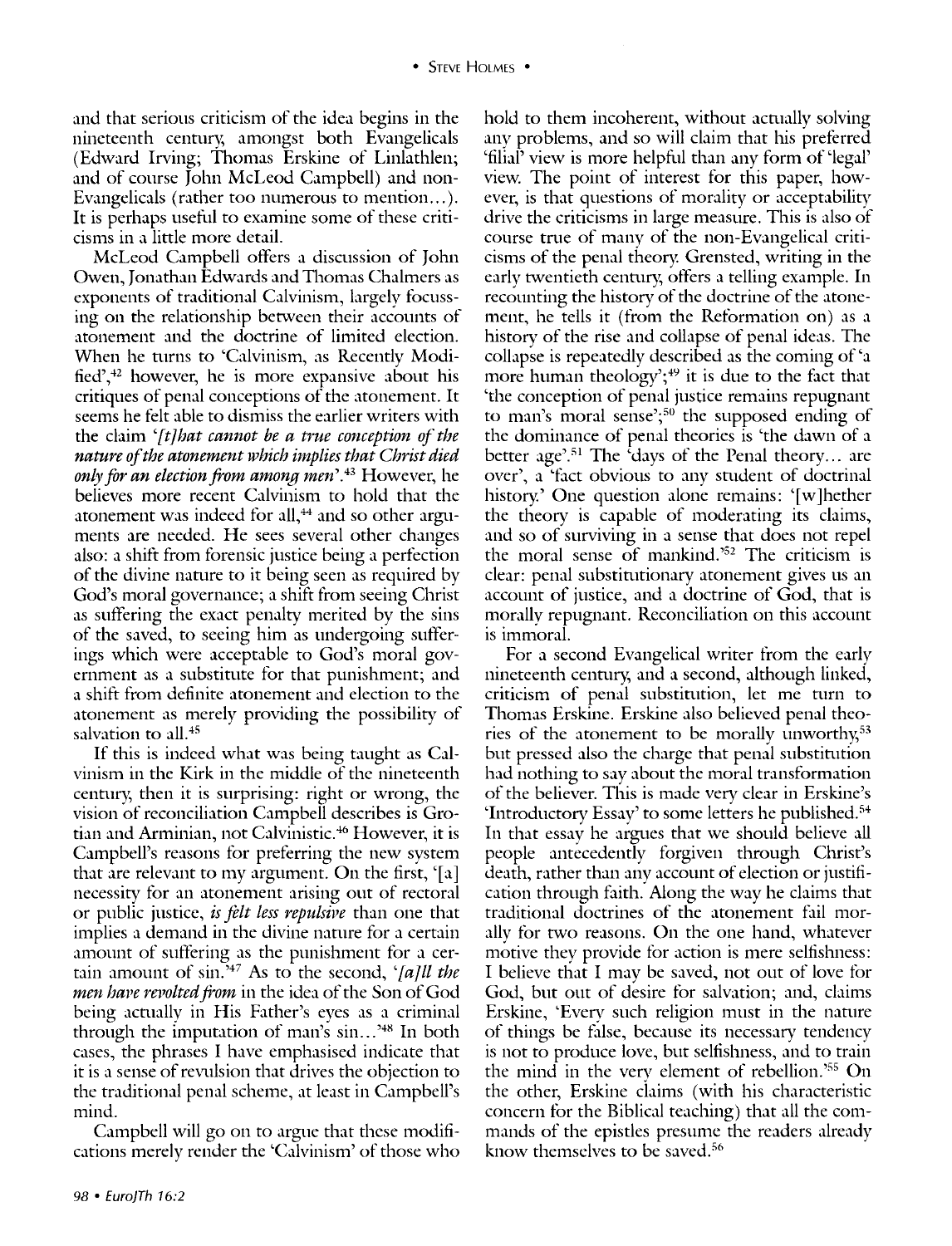The point is pressed in another direction in the first essay on the 'freeness of the gospel':<sup>57</sup> Erskine begins that essay with a candid acknowledgement that there are many 'who oppose the doctrine of justification by faith, from the honest conviction that it opposes the interests of practical holiness'.58 Erskine confesses himself in some sympathy with such complaints, finally concluding that 'I cannot help thinking that they are borne out to a considerable extent by the way in which that doctrine is very commonly stated.<sup>559</sup> The restatement asserts that humanity faces two problems: guilt and corruption, both of which must be dealt with if we are to be reconciled. Of these, by far the more serious is corruption. Again we find the teaching that all are forgiven through Christ's action, but that does not mean that all will enter into heaven. 'Heaven is the name for a character conformed to the will of God... [t]he idea, therefore, of having heaven, without holiness, is like the idea of having health without being well... a contradiction in terms.<sup>360</sup> Faith, then, for Erskine, becomes the means by which the pardon proclaimed freely to all becomes morally effective for some: 'The use of faith, then, is not to remove the penalty, or to make the pardon better - for the penalty is removed, and the pardon is proclaimed, whether we believe it or not  $-$  but to give the pardon a moral influence...<sup>361</sup> In the second essay, this point is pushed to its conclusion, with regard to the idea of penal substitution, which pictures forgiveness, pardon, as the only significant result of the atonement. Says Erskine:

Whilst pardon is conceived to depend on faith, and whilst it is confounded with eternal life, it is very difficult to press the warnings, and precepts, and exhortations of the Bible, as the Bible itself presses them. If pardon and eternal life are by faith alone, what is the use of obedience? And how can the preacher urge it as absolutely necessary, without some inconsistency in his plan of instruction?<sup>62</sup>

The 'salvation' pictured by a penal doctrine of the atonement becomes a purely extrinsic matter, a forensic change of state from technically guilty before God to technically righteous before God, which can have no moral consequences.

In another book, the *Brazen Serpent,* Erskine squarely faces a penal substutionary doctrine of the atonement, describing it as  $\lceil o \rceil$  ne answer that would be pretty generally given to [the question of why Christ came into the world]'. 63 Erskine's comments are generous, but blunt: 'I believe that the Spirit of God has made this view of the atonement spirit and life to many souls  $-$  and yet, I believe that, with some truth in it, it is a very defective view, to say the least of it.'64 Erskine's first objection concerns the justice of substitution, which he meets with a strong doctrine of the 'mystical body' of Christ ('The whole nature is as one colossal man, of which Christ continues the head during the whole accepted time and day of salvation... $^{\prime 65}$ ). His second objection, more relevant to my argument, picks up again the demand that a doctrine of the atonement should have some moral outcome. '[H]e did not suffer the punishment of sin... to dispense with our suffering of it, but to change the character of our suffering, from an unsanctified and unsanctifying suffering into a sanctified and sanctifying suffering. ' 66 Erskine's idea is that all punishment is reformatory, and so we should not want to escape the punishment for our sin, because only that punishment can make us holy; we must be punished in order to be reconciled. Right or wrong, the core of his complaint, that penal substitutionary doctrines of the atonement have no moral or ethical consequence, is clear.

All this background enables us to put recent Evangelical debates in a bit more context. In perhaps the most serious of the recent Evangelical critiques, Joel Green and Mark Baker offer five 'pressing questions' concerning the doctrine of penal substitution: Scriptural accuracy (is it consonant with Biblical teaching?); cultural conditioning (is it merely a product of modern culture?); cultural relevance (if so, will it continue to be helpful in a post-modern culture?); missional relevance (and will it be helpful in non-Western cultures?); and ethical issues (is the portrayal of justice meaningful, and is the theory ethically generative?).<sup>67</sup> Obviously, the last of these relates to the questions I have been discussing above. Let me then look at Green and Baker's criticisms in this area more carefully

As first stated, the question about justice and the nature of God is directed at 'misunderstanding $[s]$ ' and 'caricature[s]' of penal substitution. $68$  The view of the angry Father venting his wrath on the loving Son, and the more extreme language of 'divine child abuse' arc to the fore here. Bv the time the agenda is summarised, however, it is less clear that such criticisms address only misrepresentations of the theorv: it 'at the verv least invites more careful articulation.<sup>769</sup> Later in the book, when the theme re-emerges, the caution of the initial statement is lost completely. After a review of some recent criti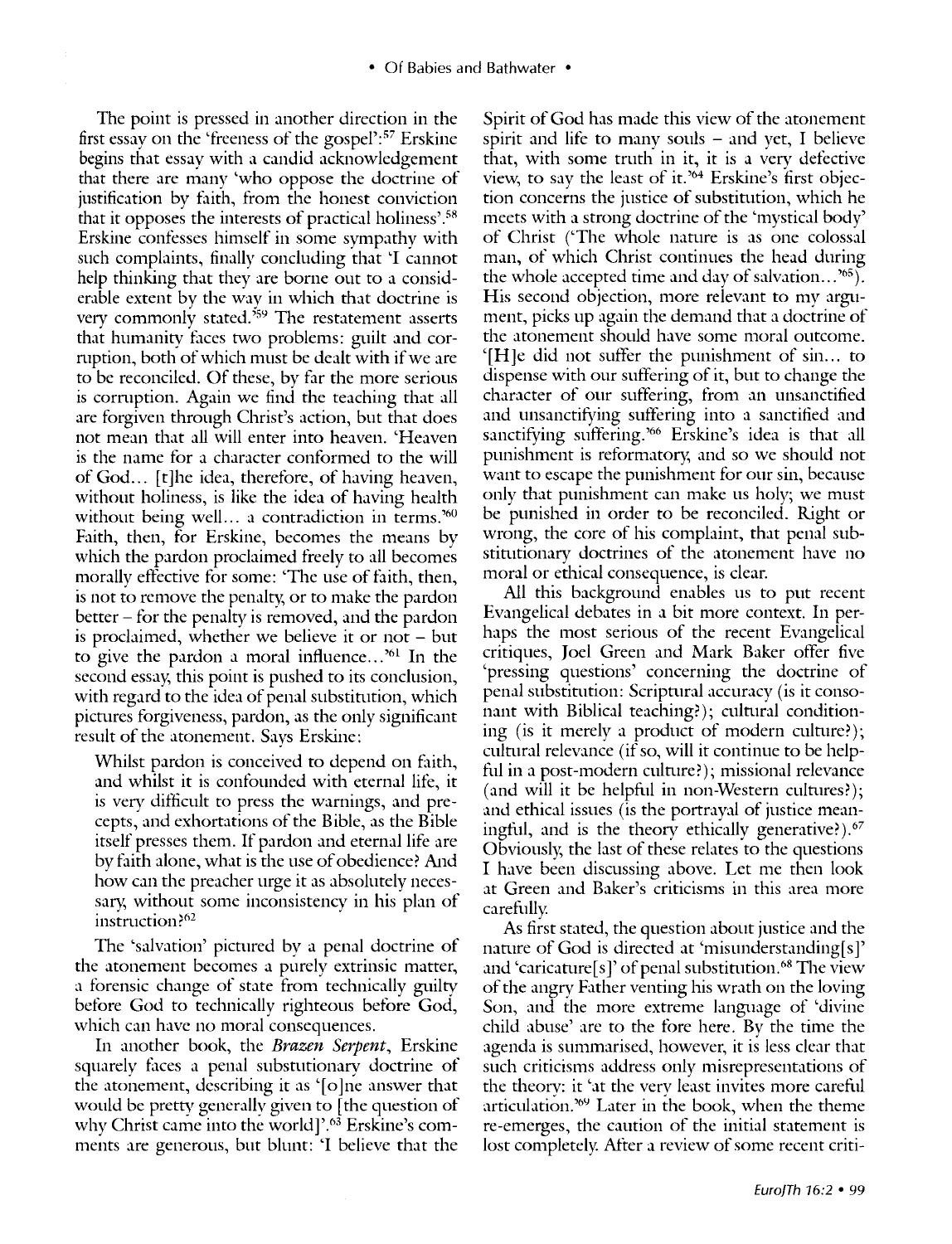cisms of atonement theology by feminist theologians, notably Rita Nakashima Brock, Beverly W Harrison, and Carter Heyward, the authors offer their response:

However we might want to urge... that atonement theology, either biblically or classically understood, is misappropriated and misrepresented when coerced into the popular mold of the model of penal substitution, the fact remains that [various manifestations of American Christianity] often represent this model as nothing less than *the* historical teaching of the Christian church. As such, when criticisms of this view are raised, we can do nothing less than admit straightforwardly that, on biblical and traditional grounds, this contemporary manifestation of atonement theology is both deficient and disturbing...'<sup>70</sup>

The criticism is now directed straightforwardly at penal substitution per se, not at any misrepresentation or caricature.<sup>71</sup>

What is particularly interesting about this criticism in Green and Baker's hands is that it is no longer primarily a theological criticism. McLeod Campbell cared what was being said about the doctrine of God itself; Green & Baker, following the feminist critics, care far more about the ethical consequences of what is being said about the doctrine of God. This doctrine 'represents the sadomasochism of Christian teaching at its most transparent'; 72 it 'legitimates and perpetuates abuse in human relationships ... advising the abused to participate in their own victimization.'73 The 'scandal' is not what is being said about God, but '[t] hat atonement theology might be placed in the service of abusive behavior, and indeed serve to provide the divine imprimatur for that behavior. .. ' 74

Of course, this extension of the critique the theological implications of penal substitution to ethical issues is not new, although the link to child abuse might be. Timothy Gorringe's *God)s Just Vengeance*<sup>75</sup> argued for a link between satisfaction theories of the atonement more generally, although most of his examples were advocates of a penal theory, and criminal justice systems.<sup>76</sup> René Girard has for some decades been advancing a sophisticated theory of scapegoating which interprets the gospel story as an act of reconciliation through the undoing of the primal violence of culture.<sup>77</sup> This has passed into Christian discourse through Walter Wink's discussion of 'the myth of redemptive violence',<sup>78</sup> which phrase is used regularly in

criticisms of penal substitution, and more recently in J. Denney Weaver's book, *The Nonviolent Atonement*.<sup>79</sup> On all these tellings, satisfaction theories of the atonement, at least including, and sometimes paradigmatically, penal substitutionary theories, lead to an illegitimate acceptance of, or support for, violence.<sup>80</sup>

Green and Baker's second ethical critique is not the penal substitutionary theories promote improper ethics, but that they fail to promote proper ethics, or indeed any ethics at all. 'Proponents of this theory often leave little room for the importance of ethical comportment (sic) ... Apart from allowing my name to be moved to the correct side of God's legal ledger, what significance has the cross of Christ for faith and life, according to this view?'81 The point is expanded in the next paragraph:

It is also trne that this particular way of portraying the significance of the Jesus' death has had little voice in how we relate to one another in and outside of the church or in larger, socialethical issues. That a central tenet of our faith might have little or nothing to say about racial reconciliation, for example, or issues of wealth and poverty, or our relationship to the cosmos, is itself a startling reality It is all the more discomforting, though, when it is remembered that the death of Jesus was the consequence of social and political factors, as well as theological ones ... a faith grounded in the cross of Christ is a faith that has profound and far-reaching, thisworldly implications. <sup>82</sup>

The form of this criticism is important. It is not that penal substitution as it has been taught has happened not to be applied to social or ethical issues, but that the very shape of the theory specifically denies the possibility of it having any relevance to such issues. Salvation, on this account, it is argued, is nothing more than a change of legal state; it provides no impetus, no motive, and no power for me to live in any other way than I have always lived, just as Erskine had argued. An account of the vertical dimension of reconciliation must have consequences for the horizontal dimension of reconciliation; if it does not, that is sufficient evidence that it is false.

Now, of course, it is rather obvious, and probably should have been to Green and Baker, that at most one of these criticisms can hold. If penal substitution justifies child abuse, violence, and punitive penal policies, then it rather obviously cannot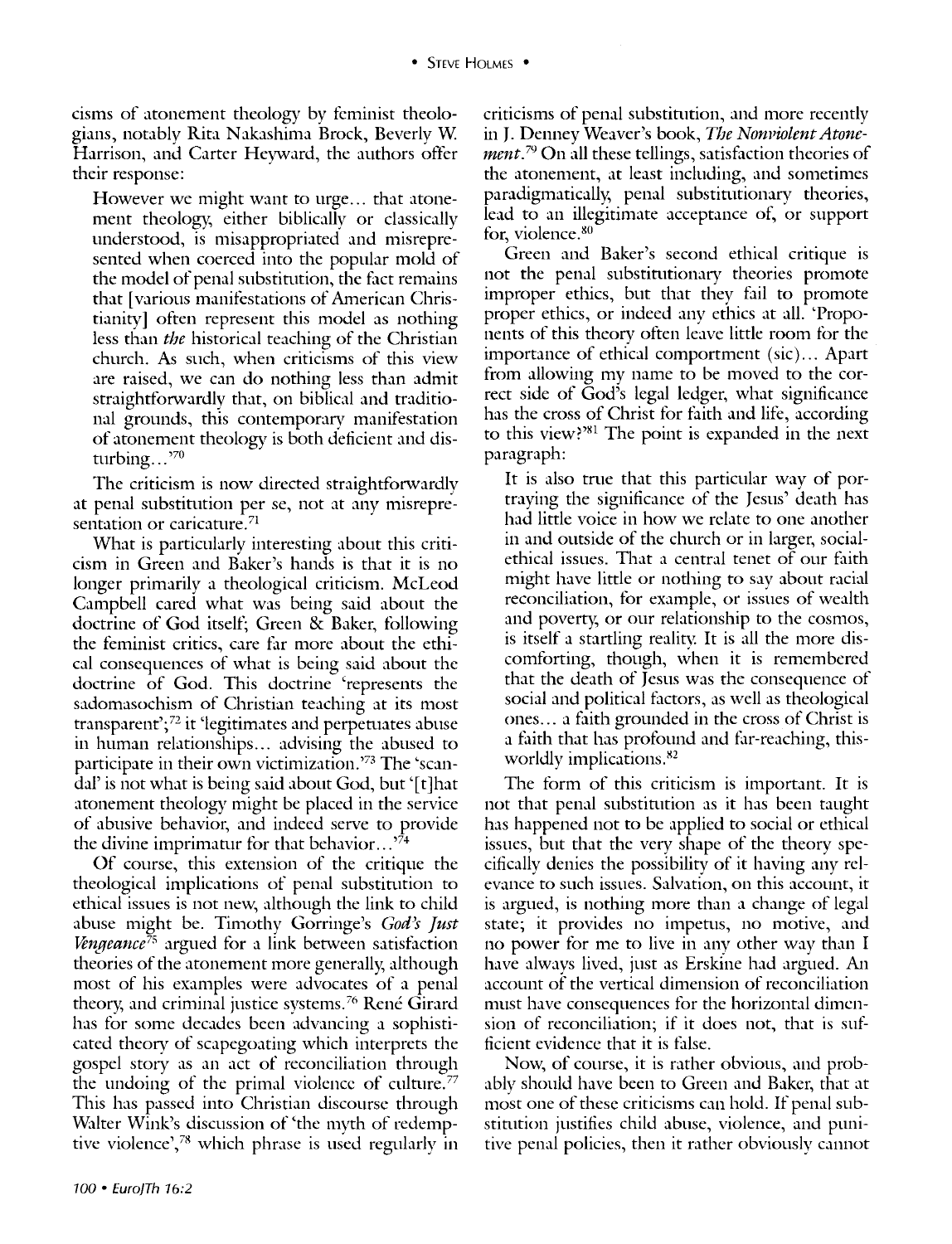be a doctrine that is strncturally unable to have any ethical consequences. For what it is worth, I regard the former position as more nearly right: Earth's Christological argument that every doctrine is at the same time an ethic just seems right, to me, and to criticize a profound and far-reaching statement of who God is and what he has done as having no ethical impetus shows an intolerably modernistic view of the nature of doctrine. The feminist and post-colonial theologians, schooled as they are in at least some aspects of postmodernity; are right in their methods, if not in their arguments: an account of what God has done necessarily contains within it an account of the way life is to be lived. If I disagree rather fundamentally as to what way of life is promoted by penal substitution, I suspect it is because I have a rather clearer view of what is actually taught by that doctrine than most American feminists, on which more in a moment.

The point I have been trying to make thus far is that, whereas in the nineteenth century criticisms of penal substitutionary ideas, particularly ideas about God, were at stake at least as much as actions, in the twenty-first century, ethics reigns supreme. This doctrine is held to be inadequate because it is ethically inadequate. It may be that a logical presentation could be made, that had an adequate account of justice, and did not distort the character of God; it may even be that the Biblical roots of the doctrine could be demonstrated to the satisfaction of all; but so long as the doctrine promotes, or at least does not prevent, violence and child abuse, it is not to be held to.

# 4. A Comparison and some conclusions

I have so far argued the following points:

- 1. that the core criticisms against the doctrine of free justification, the *articulus stantis rel cadentis ecclesiae,* from both Roman and Anabaptist opponents were ethical; the doctrine was inadequate because it either had no ethical import, and so gave no impetus to holy living, or it had unhelpful ethical import, in that it encouraged the continuance of carnal living;
- 2. that, particularly in the Reformed confessions, this doctrine was related closely to a penal substitutionary account of the atonement;
- 3. that recent criticisms of penal substitutionary accounts of the atonement by Evangelical

writers have stressed, amongst other things, that the doctrine is inadequate because it either has no ethical import, and so gives no impetus to holy living, or it has unhelpful ethical import, in that it encourages or legitimates improper actions.

It seems to me, then, that there is an interesting comparison in the doctrine of reconciliation to be drawn between Roman and Anabaptist criticisms concerning justification in the sixteenth century and more recent criticisms of penal substitution. Let me therefore note a number of conclusions, deliberately moderately stated, that might follow from this comparison:

- 1. The comparison raises the question, already raised in passing above, as to whether the arguments concerning the lack of ethical implications of penal substitution hold. The sixteenth-century debates over justification show that it is possible to so describe a doctrine that it appears to be ethically weak, whilst ignoring the defences that can be mounted with a properly-ordered account of the doctrine in relation to other doctrines. The core Lutheran and Reformed defence against charges of antinomianism or cheap grace was to point to a wider matrix of teaching concerning reconciliation within which the doctrine of free justification stood as a central and defining part. Its ethical import, then, came not from a consideration of the doctrine itself in splendid isolation, but from a consideration of a more rounded theology of which it was a necessarv and intrinsic component. I suppose, without attempting to demonstrate, that a similar defence could be made for the doctrine of penal substitution within Evangelical theology:
- 2. Further, the sixteenth-century examples include examples of pointing to the failings in the lives of those who claim to believe a particular doctrine of atonement (as the Anabaptists repeatedly did over justification) as evidence for its ethical weakness; this is a core part of the arguments of Green and Baker, and of others, against penal substitution; given this example, and others that could be drawn from the historv of the Church, it is not clear to me that it is a helpful way of arguing. (The regular Reformation response to Anabaptist criticisms in this direction was to draw comparisons with Augustine's defences against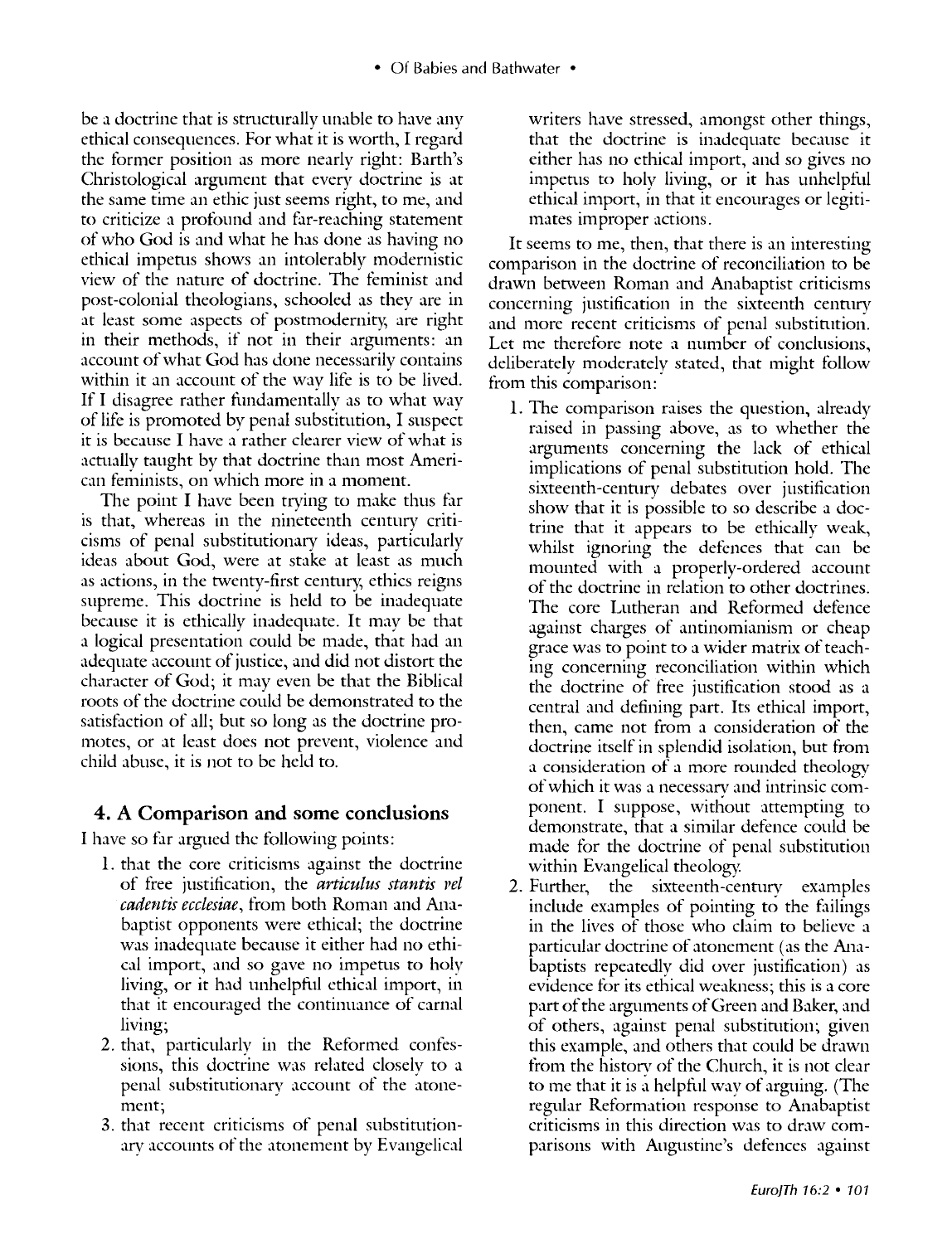the Donatists; the doctrines of grace and belief in a mixed and imperfect visible church do seem to belong together.)

- 3. These thing said, no more direct lesson can be drawn from the sixteenth-century disputes to more recent debates without more research. That similar sorts of arguments were used does not mean that the same arguments have been used, hence my cautions about a tooeasy willingness to condemn those of our sisters and brothers who object to penal substitution at the beginning.
- 4. There is perhaps a need to draw a very sharp distinction between Anabaptist-influenced criticisms of penal substitutionary atonement (Stuart Murray-Williams; J. Denney Weaver) and more general Evangelical criticisms. The former may well have an intellectual integrity, due to the coherence with the older Anabaptist witness against the Reformation doctrine of justification, which cannot be given to the latter. As I understand it, most Anabaptistinfluenced Evangelicals in recent times have not been so ready to jettison the notion of justification by faith, rather holding to a middle way that stresses the genuinely transformative namre of tme justifying faith; this weakens the point I am currently making, but does not remove it.

Let me finish by outlining both why the standard ethical criticism of penal substitution does not work, and some of the ethical consequences that do in fact follow from the position. In simplest outline, the standard criticism goes like this: penal doctrines picture an angry Father venting his rage on His Son, who, because of His love for humanity, bears the Father's violence uncomplainingly to protect us from it. The Son thus becomes the justifying example for abused women who become complicit victims of their partner's violence in the belief that by so doing they will protect the children, and so on. Now, let us first of all be fair: we have, I am sure, all seen tracts or heard evangelistic presentations which fit this caricature remarkably well. But let us next point out that it is a caricature: it stresses a separation between Father and Son which no informed Christian theology could ever countenance. Indeed, if we take seriously the claim of classical trinitarianism, codified bv the sixth ecumenical council, that there is only one activity in the Godhead, we cannot even sav that the Father and Son are engaged in similar or complementary

actions; we have to say that they are about the same action.

(This is complicated a bit by Christology; the Council decreed that there are two activities in the incarnate Son, the one activitv of the triune God, and a true and proper human activity. Given this, it might seem that a theologically sophisticated form of the 'divine child abuse' argument could be developed if any of its supporters actually understood the core grammar of Christian theology. This is not so, of course: insofar as the human nature, maintaining its own integrity of course, is anhypostatic of itself~ and enhypostatic only in the hypostasis of the eternal logos [that is, the human nature of Christ has no independent existence apart from the incarnation of the divine Word], both activities of the hypostatic union are activities of the Second Person of the Trinity, and so there is no room to create the separation of activity necessary for the 'divine child abuse' argument to make sense. It would only work if we accepted straightforward Nestorianism in Christology.)

So, if the ethical import of an acceptance of penal substimtionary atonement is not the legitimation of domestic abuse, what is it? I suspect that there are many ethical ramifications of the doctrine, but let me note just two, one that I have written about before, and one that answers another common charge against penal doctrines of the atonement.

The first argument mns like this: one of the things a penal account of the atonement claims is that wrongdoing cannot be forgotten or hidden, but must be dealt with. This is asserted to be a part of the nature of things on a penal telling. Now, one of the big issues with sin in our world is the abuse of power to hide wrongdoing. Whether it is a politician using the power of office to hide his cormption or adultery; or a colonial oppressor murdering an entire village to eradicate all evidence of his theft, or a businesswoman using bribes and threats of unemployment to cover over her inappropriate financial dealings, the point is the same. But let me consider again child abuse: one of the enormously common features of child abuse is manipulation by the abuser using shame mechanisms to prevent the abused child from revealing what is going on. We all know, from direct pastoral experience or from the media, of cases where such silencing mechanisms have been effective for dec $ades - it may be that there are many other cases$ where they have been effective for lifetimes, which naturally we don't know about. A penal account of the atonement, with a strong stress on the reality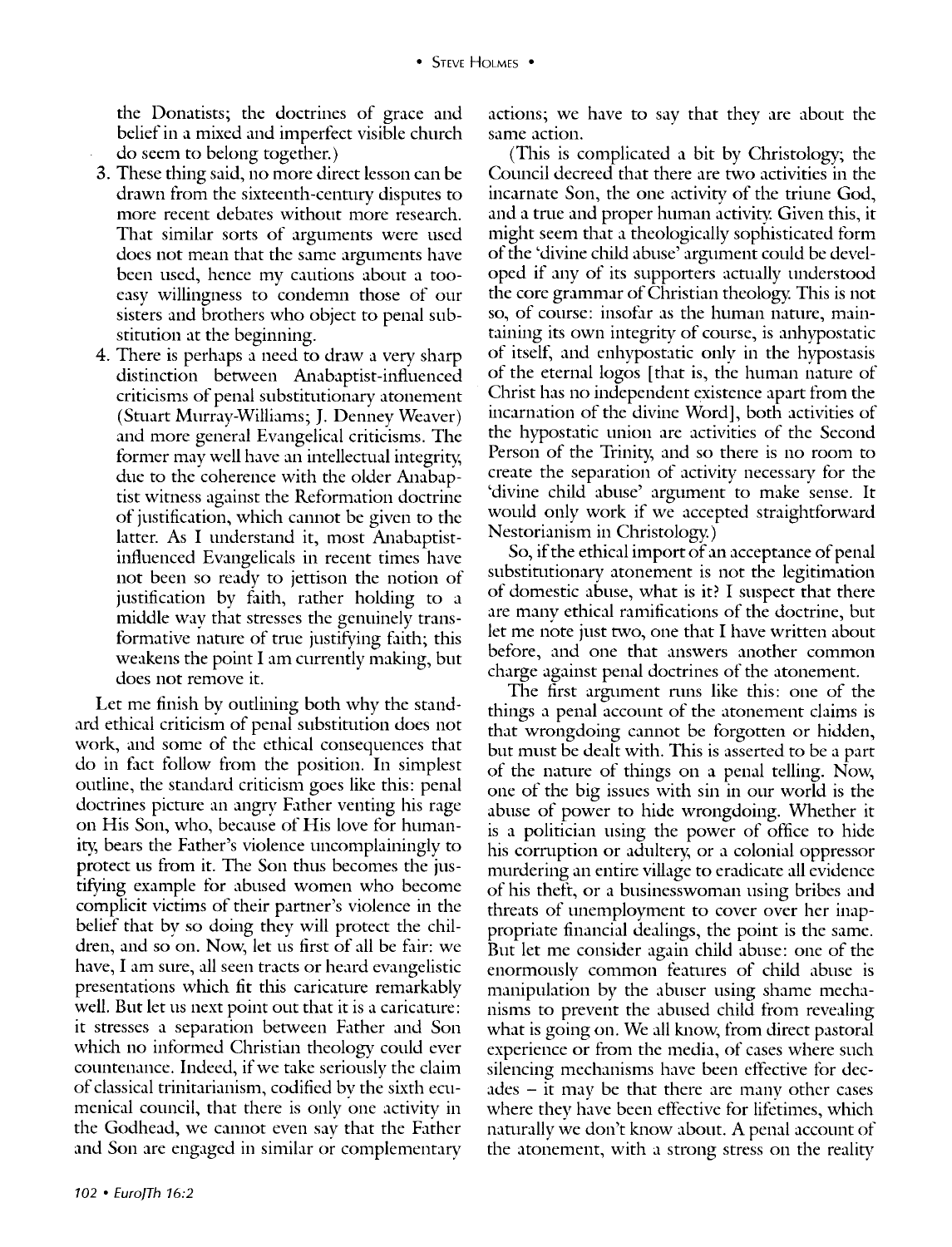• Of Babies and Bathwater •

and ineradicability of guilt maintains a witness that even the most successful oppressor or abuser will be held accountable for his or her crimes. This is an ethical consequence, which it seems to me speaks very directly and helpfully to certain aspects of our culture, which comes straight out of a penal doctrine of the atonement.

My second argument is an answer to the common complaint against, not just penal substitution, but any account of the atonement which presupposes the need for some sort of satisfaction. The argument as usually phrased goes like this: we are commanded in the Gospels to forgive without conditions; why then does God impose a condition - the death of His Son, no less - before He will forgive us? The answer, of course, is once again to point to the fact that it is God Himself who provides the lamb for the sacrifice. Penal substitutionary accounts of atonement teach in fact that God requires nothing of us; hence the connection with the Reformation doctrine of *sola fide.* Reconciliation comes to us as free gifr, born of grace alone, known in Scripture alone, found in Christ alone, apprehended through faith alone, and directed to the glory of God alone. God does not ask us to  $\alpha$  do anything, precisely because He – Himself, and not another - remember the Trinitarian theology above - He has in and of Himself done everything necessary. And so the Gospel call is to go and do likewise. Understanding the atonement as an act of penal substitution teaches us that forgiveness is not free and easy; it is hard, hard as nails, and costly, even unto death. And thus when we are called to forgive freely we are called to love as God first loved us, to go to our sister or brother, to bear :he pain and the cost, ourselves, whatever it may Je, so that they may find in being reconciled to 1s, freely for them, costly ind painful for us, some ;mall echo of the wav God has antecedently recon  $i$ led each of us to Himself through Christ - free, ,vonderfully; astonishingly; amazingly; free for us; :ostly and painful for Him.

## **Notes**

- This paper was originally delivered at the 2006 FEET conference. I am grateful for the comments I received there, and particularly to Prof Henri Blocher, who offered a response to the paper that was as perceptive as it was gracious.
- 'Once this has been established, namely that God alone justifies us solely by His grace through Christ, we are willing not only to bear the pope alofr on our hands but also to kiss his feet.'  $L\bar{W}$  26 p.99 (1535)

Commentary on Galatians, on 2:6)

- 3 e.g., *quia isto articulo stante stat Ecclesia,* mente met Ecclesia WA 40 III.352.
- 4 Alister E. McGrath *Iustitia Dei: A History of the Christian Doctrine of Justification* (2 vols) (Cambridge: CUP, 1986). See II.193 for Alsted and II.1 for the generality of the idea.
- 5 McGrath, II.18.<br>6 Item docent. auga
- Item docent, quod homines non possint justificari [Verge*bung der sünde und Gerechtigkeit erlangen] coram Deo propriis 1*1*iribus, meritis aut operibus, sed gratis [ aus Gnadenj justijiccntur propter Cbristum per fidem, cum credunt se in gratiam recipi, et peccata remitti propter Christum, qui sua morte pro nostris peccatis satisfecit. Hane fidem imputat Deus pro justicia coram ipso.* Text from Schaff.
- 7 Included in the Book of Concord.<br>8 Article 5 of Pt. II.
- 8 Article 5 of Pt. II.<br>9 In dictis Prophetici
- 9 *In dictis Propheticis et Apostolicis, ubi de justijicatione fidei agitur, Focabula 'justijicare' et 'justijicari' non*  idem, esse ac a peccatis absolvere et absolvi, et remis*sionem peccatorum consequi: sed nos per caritatem, a Spiritu Sancto infusam, per virtutes et per opera, que a caritate promanant, reipsa coram Deo justos fieri.* From the Epitome, Antithesis III; the Solid Declaration expands in like terms.
- 10 'Unser Herr Jesus Christus, der uns zur vollkommenen Erlösung und Gerechtigkeit geschenkt ist.' Q. 18 Antwort.
- 11 Canon IX: *Si quis dixerit, sofa fide impium justijicari,*  ita ut intelligat nihil aliud requiri, quod ad justifica*tionis gratiam consequendam cooperetur, et nttlla ex*  parte necesse esse, cum sua voluntatis motu praparari *atque disponi: anathema sit.*

Canon XI: *Si quis dixerit, homines justificari, vel sola imputatione justitiæ Christi, vel sola peccatorum remis* $sione, exclusa gratia et caritate, que in cordibus eorum$ *per Spiritum Sanctum diffundatur atque illis inhereat; aut etiam gi-atiam, qua justijicamur, esse tantum*  favorem Dei: anathema sit. (Texts from Schaff.)

12 *justificatio..., que non est sola peccatorum remissio, sed et sanctijicatio et i-enm*1*atio interioris hominis pe1' pofuntariam susceptionem grati£ et donorum, unde homo ex injusto fit Justus, et ex inimico amicus, ut sit /;eres secundum spem Pit£, &tenu.* 

- 13 So McGrath, II.82.
- 14 Consider further: 'they, who by sins were alienated from God may be disposed through his quickening andassisting grace, to convert themselves to their own justification, by freely assenting to and cooperating with that said grace ... ' (Ch. V)
- 15 Decree on Satisfaction; see also Decree on Justification eh. VII & eh. IX.
- 16 I am using the translation found in Michael G. Baylor (ed. & tr.), *111e Radical Reformation* (Cambridge: CUP, 1991), pp. 172-80.
- 17 From W.R. Estep, Jr (ed.), *Anabaptist Beginnings*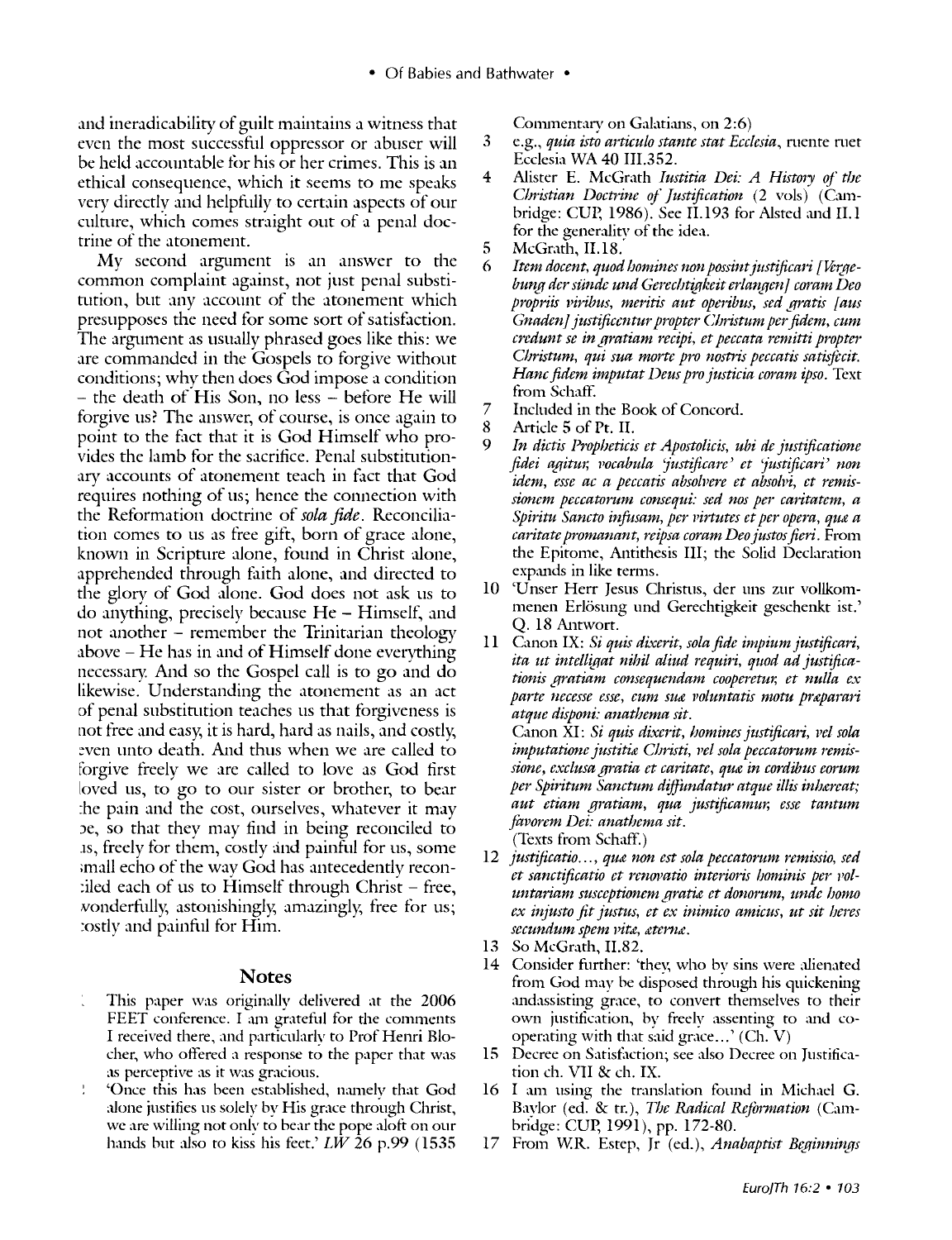1523-1533: *A Sourcebooll* (Nieuwkoop: B de Graaf, 1976), p. 38.

- 18 A translation can be found in Baylor, pp. 130-51; the attack of Lutheranism begins on p. 134: 'The carnal wisdom of this world...says that Christ has fulfilled the law, so we do not need to.'
- 19 Estep, p. 134.
- $20$  I am using the English translations from H. Wayne Pipkin & John H. Yoder (trs & eds), *Balthasar Hubmaier (Classics of the Radical Rcjbrmation)* ( Scottdale, PA: Herald Press, 1989). The Eighteen Theses can be found on pp. 31-4; the quotation is thesis 1.
- 21 So, e.g., in 'A Christian Catechism' (Pipkin & Yoder pp. 340-65), 'H,ms' confesses that 'the Law is now fulfilled in Christ, who has paid the debt of sin for us and has already vanquished death, devil, and hell.' (p. 347) Faith is simply belief in this truth (p. 348), although 'living faith' necessarily 'produces the frnits of the Spirit and works through love' (p. 348).
- 22 Pipkin & Yoder, pp. 426-91.
- 23 Pipkin & Yoder pp. 525-62.
- 24 Pipkin & Yoder p. 526.
- 25 Pipkin & Yoder p. 527.
- 26 Pipkin & Yoder, pp. 537-8. Both articles are however quite carefully written. Hubmaier confesses his belief in the virginity of Mary before, during, and after the birth of Christ, but says nothing in either direction concerning the gospel texts about Jesus's brothers (he does, however, condemn 'Helvidians'; Helvidius was opposed by St Jerome for teaching that Mary had other children by Joseph after Jesus; whether Hubmaier would have known the details of the debate, or just the standard form of condemnation, I do not know). His confession of the Blessed Virgin as the mother of God is a straightforward repeating of conciliar orthodoxy, condemning Nestorius. Hence, both articles are designed to appeal to a Roman Catholic king, without actually conceding very much.
- 27 See Klaus Deppermann, *Melchior Hoffmann: Social* Unrest and *Apocalyptic Visions in the Age of Reformation* (tr. M. Wrenn) (Edinburgh: T&T Clark, 1987) pp. 229-40 for a summary of Hoffmann's doctrine, on which I am relying.
- 28 Robert Friedmann, *The Theology of Anabaptism: An Intcpretation* (Scottdale, PA: Herald Press, 1973), p. 88.
- 29 The *Apology* was first issued in Latin in 1675. I have no access to a Latin edition. This English text is from Schaff, who dates it to the eighth English edition of 1765.
- 30 *Q;wd Christus carncm et sanguincm suum, non c Maria virgine assumserit, sed e calo attulerit.*
- 31 *Q;tod justitia nostra coram Deo, non in solo Christi*  merito, sed in renovatione atque adeo in nostra pro*pria probitate, in qua ambulemus, consistat. Ea Fero Anabaptistanmi justitia magna ex parte clectitia et*
- 32 .. *. nos prius justos csse, quam diligamus aut jaciamus opera Justa.* Ch. XV5.
- 33 Willem Balke, *Calpin and the Anabaptist Radicals* ( tr. W. Heynen) (Grand Rapids: Eerdmans, 1981).
- 34 *Inst. Elene. Theo!.* Topic XVI.
- 35 E.g., Augsburg Confession art. VI.
- 36 On which see most conveniently the catena of quotations in Schmid's *Doctrinal Theology of the Evan-Jfelical Lutheran Church* §48.
- 37 See similarly Heppe's *Reformed Dogmatics* ch.22.
- 38 *Nous croyons que Dieu étant très-parfaitement miséricordieux et aussi très-juste, a envoyé son Fils prendre la* nature en laquelle la désobéissance avait été commise, pour porter, en elle, la punition du péché par sa très*rigoureuse nwrt et passion Dieu done a die/are sa justice em>ers son Fils,* c/Ja~rre de *nos pee/Jes, et a repandu*  sa bonté et miséricorde sur nous, coupables et dignes de *damnation ...* Art. XX.
- 39 Grensted's assertion that Turretin illustrates 'the uneasy self-consciousness of the later Penal theory' which is 'already on the defensive, not only against the criticism of its opponents, but also against the human instincts of its supporters' (L.W. Grensted,  $A$ *Short History of the Doctrine of the Atonement* (Manchester: M.U.P., 1920), p. 245) seems to me to have more to do with Grensted's feelings about penal theology than Turretin's. Certainly Turretin is writing in elenctic mode, and so with a continual consciousness of the arguments that have been advanced against this theory; but I see nothing uneasy in his defence.
- 40 '[I]n the daily course of natural providence, it is appointed that innocent people should suffer for the faults of the guilty' and so that 'vicarious punishment is a providential appointment of every day's experience.' Joseph Butler, *The Analogy of Religion to the Constitution and Course of Nature* (London: RTS, n.d), pp.224-5.
- 41 Again in 'Ransomed, Healed, ... '
- 42 John McLeod Cunpbell, *Tbe Nature of the Atonement* (with a new introduction by James B. Torrance) (Edinburgh: Handsel Press, 1996), pp. 81-104; the quotation is the chapter title.
- 43 Cunpbell, p. 71; italics original.
- 44 'Calvinism, as recently modified, differs from the earlier Calvinism in these points. First, as to the reference of the atonement, which is held to have been for all men and not for the elect only.' Campbell, p. 81
- 45 Campbell, p. 81.
- 46 The writers Cunpbell quotes as representatives of this new Calvinism include Thomas W. Jenkvn, On *the Extent of the Atonement in its Relation to God and*  the Universe; Andrew Fuller; William Stroud, A Trea*tise on the Physical Cause of the Death of Christ and Its Relation to the Principles and Practices of Christian-*